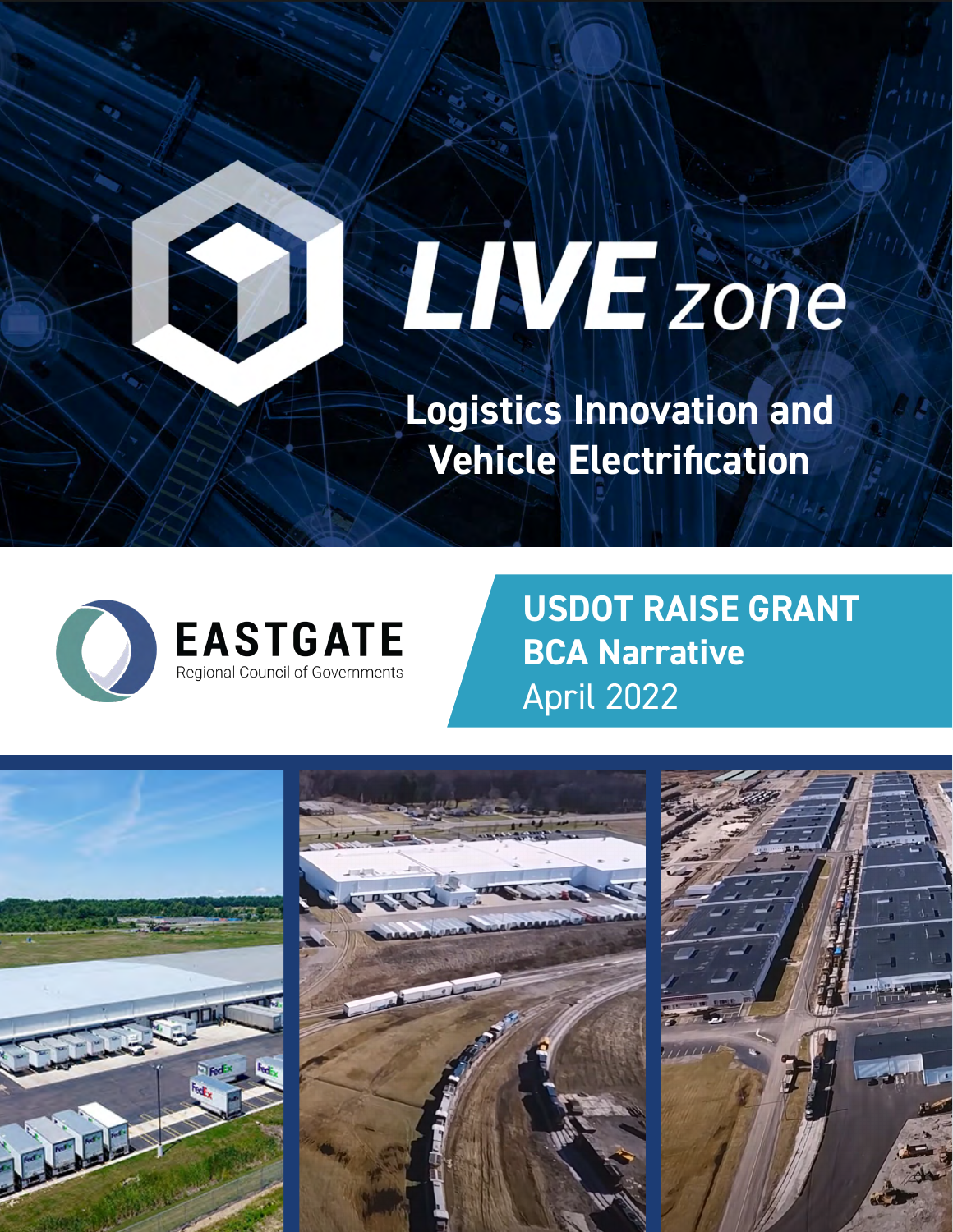

#### **PROJECT COSTS**

Project costs by project development category are summarized below:

| <b>Project Cost Breakdown by Development Category</b>    |              |                          |  |  |
|----------------------------------------------------------|--------------|--------------------------|--|--|
| Category                                                 | <b>Cost</b>  | Percent of Total Project |  |  |
| <b>Capital Costs</b>                                     | \$22,096,732 | 89%                      |  |  |
| System Engineering, Design & Construction Administration | \$2,651,608  | 11%                      |  |  |
| Total Project Development Cost:                          | \$24,748,523 |                          |  |  |

Project costs by project development category and project component are summarized below:

| <b>Project Cost Breakdown by Development Category &amp; Component</b> |                     |                          |  |  |
|-----------------------------------------------------------------------|---------------------|--------------------------|--|--|
| Category                                                              | <b>Capital Cost</b> | Percent of Total Project |  |  |
| Transfer Yard                                                         | \$15,645,265        | 56.4%                    |  |  |
| <b>Smart Corridors</b>                                                | \$3,710,441         | 13.4%                    |  |  |
| <b>EV Charging Stations</b>                                           | \$4,353,034         | 15.7%                    |  |  |
| <b>Micromobility Transit</b>                                          | \$1,039,782         | 3.8%                     |  |  |
| System Engineering                                                    | \$441,935           | 1.8%                     |  |  |
| <b>Detailed Design</b>                                                | \$1,104,837         | 4.5%                     |  |  |
| <b>Construction Administration</b>                                    | \$1,104,837         | 4.5%                     |  |  |
| <b>Total Project Development Cost:</b>                                | \$24,748,523        |                          |  |  |

Detailed cost information by line item is provided with the supplementary information at:

#### **https://www.eastgatecog.org/transportation/LiveZone**

#### **SOURCE & AMOUNT OF PROJECT FUNDS**

The total project cost is \$24,748,340. The **RAISE funding** request is **\$24,498,340**. As project sponsor Eastgate is committing a **\$250,000 non-federal match** for this rural project.

There are no other federal funds committed to the project. The source and amount of project funds are summarized below:

| <b>Project Funding Sources</b> |                       |                          |  |  |
|--------------------------------|-----------------------|--------------------------|--|--|
| <b>Funding Category</b>        | <b>Funding Amount</b> | Percent of Total Project |  |  |
| Non-Federal Funds (Match)      | \$250,000             | $1% -$                   |  |  |
| <b>RAISE Request</b>           | \$24,498,340          | 99%                      |  |  |
| <b>Committed Federal Funds</b> |                       |                          |  |  |
| Total Project Cost:            | \$24,748,523          |                          |  |  |

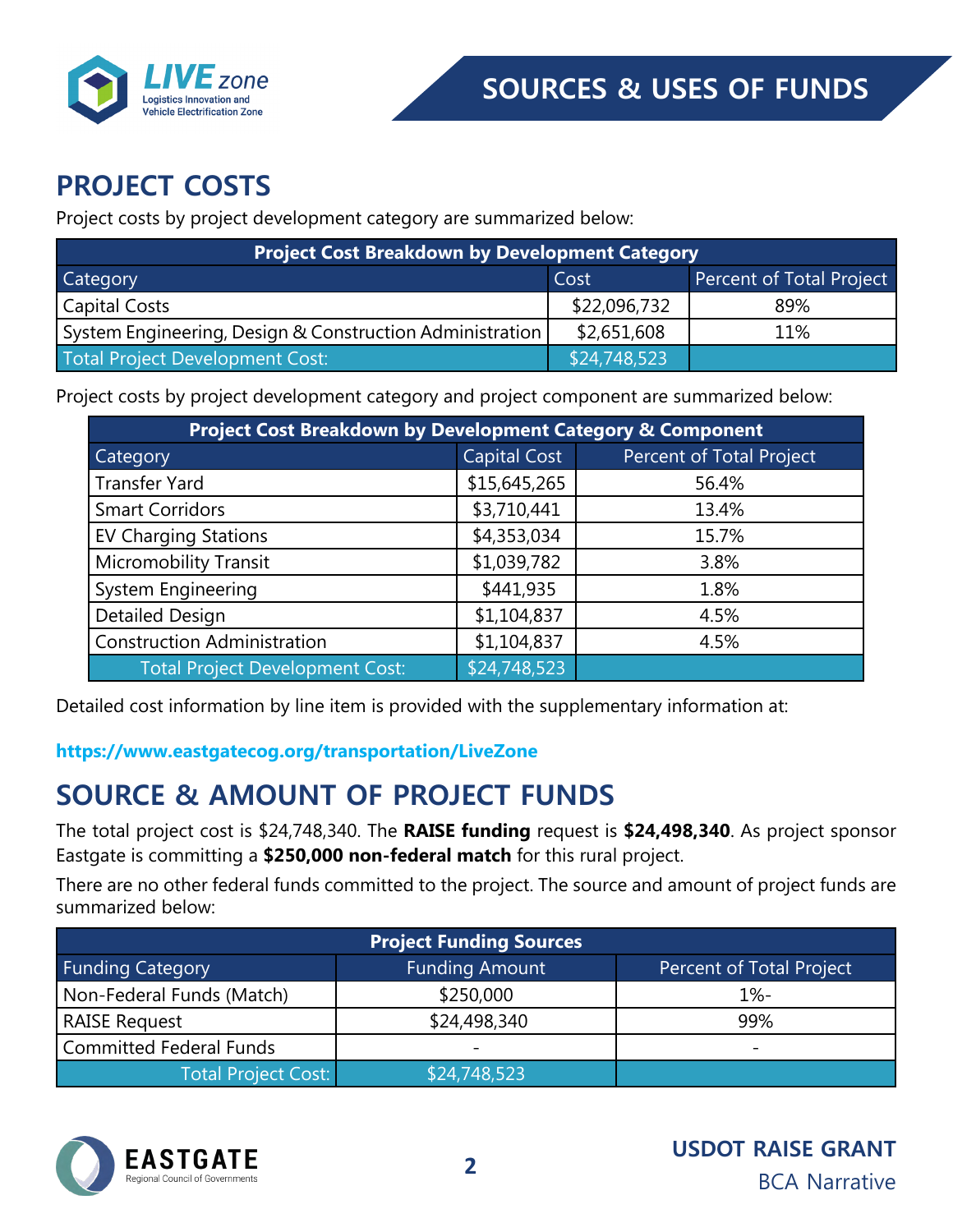

## **BENEFITS**

## **PROJECT BENEFITS**

## **Safety**

#### **Decrease in Truck Crashes**

The Lordstown Smart Logistics Hub will reduce truck vehicle miles traveled (VMT) due to the installation of a new triple trailer transfer yard at Lordstown. A reduction in truck VMT will yield safety benefits through a reduction in truck crashes.

High-speed truck crashes are generally fatal and severe in nature, so the focus of this benefit cost analysis for safety is based only on fatal and severe crashes. Additional benefits can be expected from reductions in less severe crash types, but they are not quantified in the BCA.

Separate tabs are provided in the BCA spreadsheet for safety benefits related to the following project components:

- 1. Trailer transfer yard crash savings from truck crashes avoided due to decrease in truck VMT
- 2. Smart Corridor crash savings from incremental adoption of AV/CV technology along Smart Corridor

Total safety benefits are estimated at \$8,162,974 in total over the 20 years after project construction is completed. These calculations are based upon the anticipated reduction of fatalities and injury crashes due to the reduction truck vehicle miles traveled.

## **State of Good Repair**

#### **Reduced Pavement Maintenance**

The Lordstown Smart Logistics Hub will result in a reduction in truck VMT due to the installation of a new triple trailer transfer yard at Lordstown. The reduction in VMT will reduce the damage of heavy freight loads on Interstate, state highway, and local road pavement and bridges.

Heavy trucks are the primary source of road damage due to the stresses imposed by heavy axle loads. Virtually all pavement damage is created by heavy trucks, but the cost of repair is paid for by fuel taxes imposed on the public at large.

A new triple trailer transfer yard at Lordstown results in a reduction of 1,073,100 truck highway miles driven per year. This corresponds to a projected total savings of \$1,854,496 in road maintenance over the 20-year post-construction analysis period.

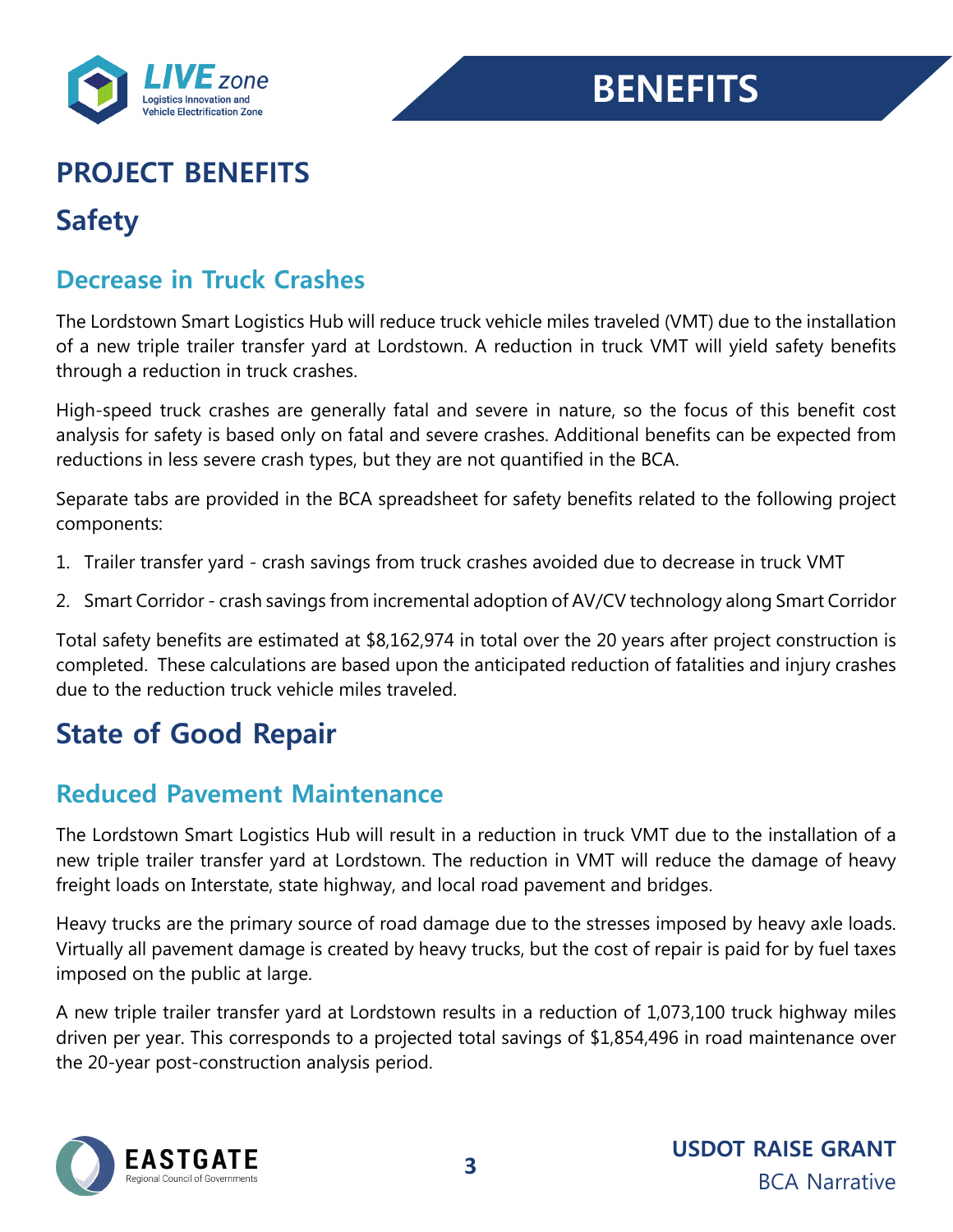

#### **Economic Competitiveness**

The installation of trailer transfer yard at Lordstown will reduce vehicle miles traveled by trucks with triple trailers that currently must exit the Ohio Turnpike at either SR 5 to the west or SR 7 to the east. As such, quantifiable efficiencies in transportation costs are realized by monetizing the reduction in shipping costs:

- Travel Time (vehicle operators) Savings
- Vehicle Operating (fuel and vehicle maintenance) Savings

## **Travel Time Savings**

Travel time savings will result from the reduction in vehicles miles traveled as a result of the new transfer yard accommodating triple trailers at Lordstown. The total discounted travel time savings is \$4,561,218 over the analysis period.

#### **Vehicle Operating Costs**

Fuel savings are realized from all of the major project components due to a reduction in diesel truck miles driven. Benefits are detailed in separate BCA Spreadsheet tabs for the following project elements: Transfer Yard (reduced truck miles traveled); EV Charging Stations, Smart Corridor EV circulator (existing and future businesses), and workforce last-mile micromobility transit service.

In total the project will result in total fuel cost savings of \$23,237,922 over the life of the project as summarized at the bottom of the Summary tab in the BCA Spreadsheet.

#### **Environmental Sustainability**

Air quality improvements will result from decreases in toxic emissions due to a reduction in truck VMT and a shift to more fuel-efficient electric truck transport.

#### **Greenhouse Gas Reduction**

Carbon cost savings are realized from all of the major project components due to a reduction in diesel truck miles driven. Benefits are detailed in separate BCA Spreadsheet tabs for the following project elements: Transfer Yard (reduced truck miles traveled); EV Charging Stations, Smart Corridor EV circulator (existing and future businesses), and workforce last-mile micromobility transit service.

Applying U.S. DOT's guidance for reduced carbon costs discounted at 7%, the estimated value of the improved air quality associated with these modal shifts is \$4,902,224

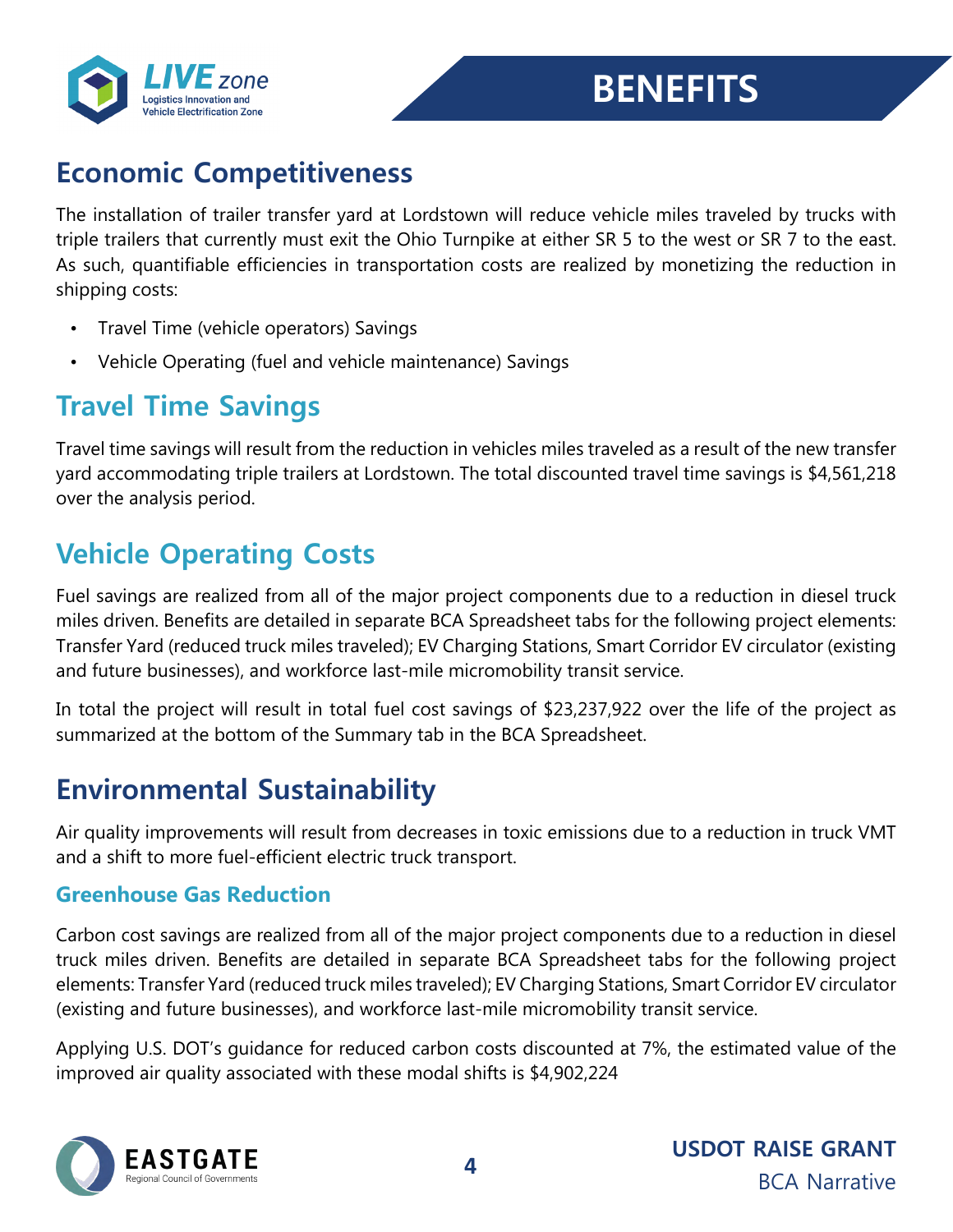

## **QUALITATIVE BENEFITS**

#### **Regional Economic Impacts**

While not included in the BCA calculations per USDOT guidance, IMPLAN software was used to estimate the regional Economic Impacts of:

- 1. One-time construction of private warehouse or manufacturing space, and
- 2. Ongoing industrial activity in the region.

The results are summarized below. The details of the Economic Impact Analysis are available at:

#### **https://www.eastgatecog.org/transportation/LiveZone**

| <b>Construction of private warehouse/ manufacturing space - Regional Economic Impacts</b> |            |               |                    |                 |
|-------------------------------------------------------------------------------------------|------------|---------------|--------------------|-----------------|
| Impact Type                                                                               | Employment | Labor Income  | <b>Value Added</b> | Output          |
| <b>Direct Effect</b>                                                                      | 11,135     | \$676,990,191 | \$688,540,177      | \$1,340,000,000 |
| <b>Indirect Effect</b>                                                                    | 1,643      | \$98,480,447  | \$158,611,859      | \$318,381,049   |
| Induced Effect                                                                            | 3,539      | \$149,086,681 | \$272,511,151      | \$484,249,437   |
| <b>Total Effect</b>                                                                       | 16,317     | \$924,557,319 | \$1,119,663,187    | \$2,142,630,485 |

|                        | <b>Ongoing industrial activity - Regional Economic Impacts</b> |               |                    |                 |  |
|------------------------|----------------------------------------------------------------|---------------|--------------------|-----------------|--|
| Impact Type            | Employment                                                     | Labor Income  | <b>Value Added</b> | Output          |  |
| <b>Direct Effect</b>   | 6,620                                                          | \$480,338,045 | \$551,594,920      | \$2,302,694,927 |  |
| <b>Indirect Effect</b> | 4,603                                                          | \$216,270,363 | \$352,100,605      | \$757,393,292   |  |
| Induced Effect         | 3,118                                                          | \$131,797,944 | \$240,335,709      | \$427,205,535   |  |
| <b>Total Effect</b>    | 14,340                                                         | \$828,406,353 | \$1,144,031,233    | \$3,487,293,755 |  |

#### **Property Value Increases**

Local property values along the project corridors will increase due the implementation of costeffective last-mile freight shuttle service to and from the proposed trailer transfer yard. Job creation will result from the construction of new transportation and warehousing facilities at 3,000 acres of shovel-ready greenfield development sites in the area. While these benefits are not quantified for the purposes of the Benefit Costs Analysis, they do represent important tangible benefits to the local economy which suffered an unemployment rate increase of 4.4% upon closure of the GM Lordstown Plant in 2019.